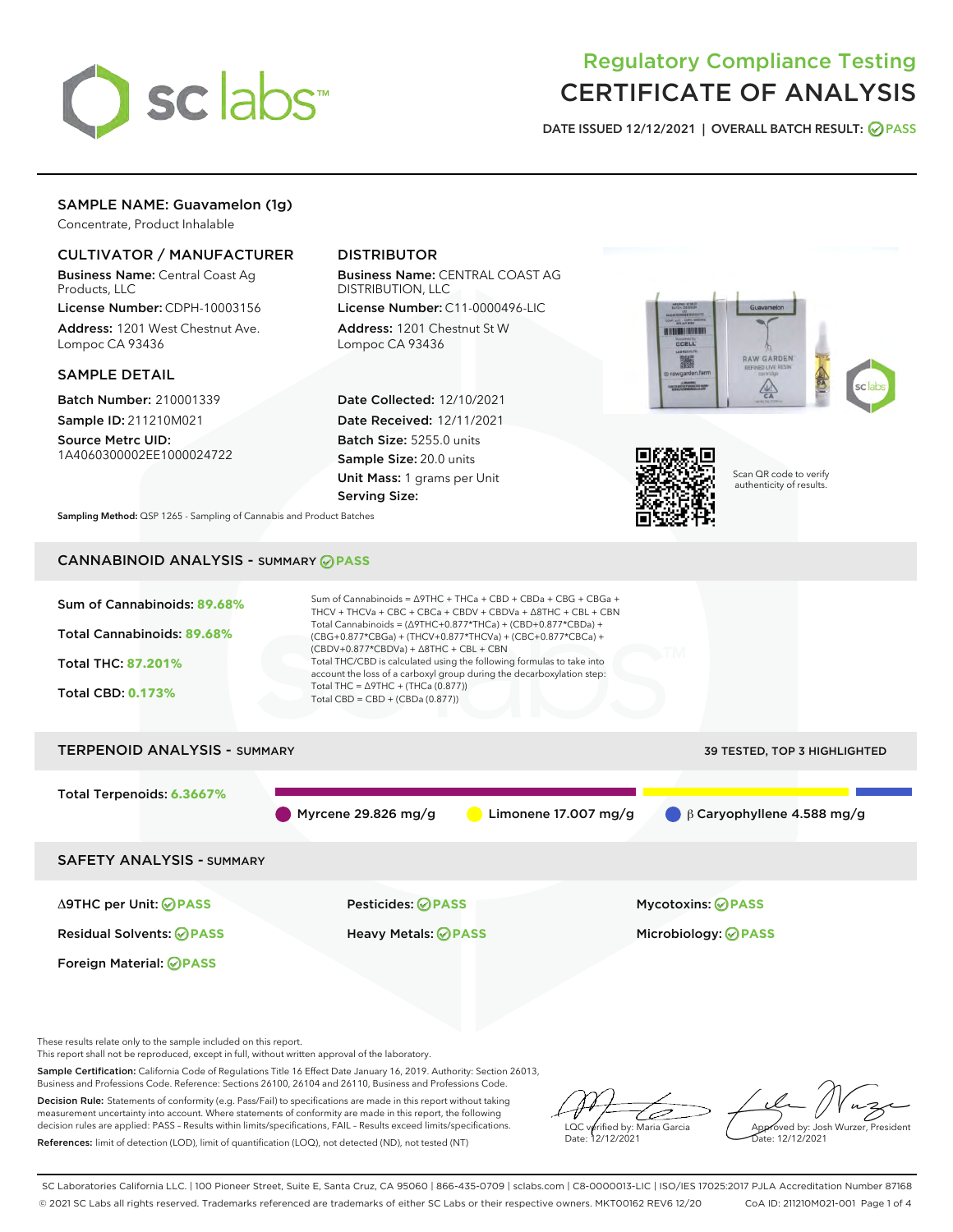



GUAVAMELON (1G) | DATE ISSUED 12/12/2021 | OVERALL BATCH RESULT:  $\bigcirc$  PASS

#### CANNABINOID TEST RESULTS - 12/12/2021 2 PASS

Tested by high-performance liquid chromatography with diode-array detection (HPLC-DAD). **Method:** QSP 1157 - Analysis of Cannabinoids by HPLC-DAD

#### TOTAL CANNABINOIDS: **89.68%**

Total Cannabinoids (Total THC) + (Total CBD) + (Total CBG) + (Total THCV) + (Total CBC) + (Total CBDV) + ∆8THC + CBL + CBN

TOTAL THC: **87.201%** Total THC (∆9THC+0.877\*THCa)

TOTAL CBD: **0.173%**

Total CBD (CBD+0.877\*CBDa)

TOTAL CBG: 1.357% Total CBG (CBG+0.877\*CBGa)

TOTAL THCV: 0.55% Total THCV (THCV+0.877\*THCVa)

TOTAL CBC: ND Total CBC (CBC+0.877\*CBCa)

TOTAL CBDV: ND Total CBDV (CBDV+0.877\*CBDVa)

| <b>COMPOUND</b>            | LOD/LOQ<br>(mg/g) | <b>MEASUREMENT</b><br><b>UNCERTAINTY</b><br>(mg/g) | <b>RESULT</b><br>(mg/g) | <b>RESULT</b><br>(%) |
|----------------------------|-------------------|----------------------------------------------------|-------------------------|----------------------|
| <b>A9THC</b>               | 0.06 / 0.26       | ±29.997                                            | 872.01                  | 87.201               |
| <b>CBG</b>                 | 0.06/0.19         | ±0.535                                             | 13.57                   | 1.357                |
| <b>THCV</b>                | 0.1 / 0.2         | ±0.27                                              | 5.5                     | 0.55                 |
| <b>CBN</b>                 | 0.1 / 0.3         | ±0.16                                              | 2.5                     | 0.25                 |
| <b>CBD</b>                 | 0.07/0.29         | ±0.080                                             | 1.73                    | 0.173                |
| $\triangle$ 8THC           | 0.1 / 0.4         | ±0.12                                              | 1.5                     | 0.15                 |
| <b>THCa</b>                | 0.05/0.14         | N/A                                                | <b>ND</b>               | <b>ND</b>            |
| <b>THCVa</b>               | 0.07/0.20         | N/A                                                | <b>ND</b>               | <b>ND</b>            |
| <b>CBDa</b>                | 0.02/0.19         | N/A                                                | <b>ND</b>               | <b>ND</b>            |
| <b>CBDV</b>                | 0.04/0.15         | N/A                                                | <b>ND</b>               | <b>ND</b>            |
| <b>CBDVa</b>               | 0.03/0.53         | N/A                                                | <b>ND</b>               | <b>ND</b>            |
| <b>CBGa</b>                | 0.1/0.2           | N/A                                                | <b>ND</b>               | <b>ND</b>            |
| <b>CBL</b>                 | 0.06 / 0.24       | N/A                                                | <b>ND</b>               | <b>ND</b>            |
| <b>CBC</b>                 | 0.2 / 0.5         | N/A                                                | <b>ND</b>               | <b>ND</b>            |
| <b>CBCa</b>                | 0.07/0.28         | N/A                                                | <b>ND</b>               | <b>ND</b>            |
| <b>SUM OF CANNABINOIDS</b> |                   |                                                    | 896.8 mg/g              | 89.68%               |

#### **UNIT MASS: 1 grams per Unit**

| ∆9THC per Unit                         | 1120 per-package limit | 872.01 mg/unit | <b>PASS</b> |
|----------------------------------------|------------------------|----------------|-------------|
| <b>Total THC per Unit</b>              |                        | 872.01 mg/unit |             |
| <b>CBD per Unit</b>                    |                        | $1.73$ mg/unit |             |
| <b>Total CBD per Unit</b>              |                        | $1.73$ mg/unit |             |
| <b>Sum of Cannabinoids</b><br>per Unit |                        | 896.8 mg/unit  |             |
| <b>Total Cannabinoids</b><br>per Unit  |                        | 896.8 mg/unit  |             |

| <b>COMPOUND</b>         | LOD/LOQ<br>(mg/g) | WEND<br><b>UNCERTAINTY</b><br>(mg/g) | <b>RESULT</b><br>(mg/g)                          | <b>RESULT</b><br>$(\%)$ |
|-------------------------|-------------------|--------------------------------------|--------------------------------------------------|-------------------------|
| <b>Myrcene</b>          | 0.008 / 0.025     | ±0.3848                              | 29.826                                           | 2.9826                  |
| Limonene                | 0.005 / 0.016     | ±0.2432                              | 17.007                                           | 1.7007                  |
| $\beta$ Caryophyllene   | 0.004 / 0.012     | ±0.1633                              | 4.588                                            | 0.4588                  |
| $\beta$ Pinene          | 0.004 / 0.014     | ±0.0317                              | 2.758                                            | 0.2758                  |
| $\alpha$ Pinene         | 0.005 / 0.017     | ±0.0178                              | 2.073                                            | 0.2073                  |
| Linalool                | 0.009 / 0.032     | ±0.0718                              | 1.890                                            | 0.1890                  |
| $\alpha$ Humulene       | 0.009 / 0.029     | ±0.0370                              | 1.154                                            | 0.1154                  |
| Terpinolene             | 0.008 / 0.026     | ±0.0163                              | 0.796                                            | 0.0796                  |
| trans-ß-Farnesene       | 0.008 / 0.025     | ±0.0270                              | 0.760                                            | 0.0760                  |
| Fenchol                 | 0.010 / 0.034     | ±0.0249                              | 0.643                                            | 0.0643                  |
| Terpineol               | 0.016 / 0.055     | ±0.0297                              | 0.484                                            | 0.0484                  |
| Ocimene                 | 0.011 / 0.038     | ±0.0145                              | 0.453                                            | 0.0453                  |
| Valencene               | 0.009 / 0.030     | ±0.0221                              | 0.321                                            | 0.0321                  |
| Camphene                | 0.005 / 0.015     | ±0.0036                              | 0.316                                            | 0.0316                  |
| Borneol                 | 0.005 / 0.016     | ±0.0052                              | 0.124                                            | 0.0124                  |
| Fenchone                | 0.009 / 0.028     | ±0.0031                              | 0.105                                            | 0.0105                  |
| Nerolidol               | 0.009 / 0.028     | ±0.0039                              | 0.062                                            | 0.0062                  |
| $\gamma$ Terpinene      | 0.006 / 0.018     | ±0.0007                              | 0.043                                            | 0.0043                  |
| Guaiol                  | 0.009 / 0.030     | ±0.0020                              | 0.042                                            | 0.0042                  |
| $\alpha$ Phellandrene   | 0.006 / 0.020     | ±0.0005                              | 0.037                                            | 0.0037                  |
| $\alpha$ Terpinene      | 0.005 / 0.017     | ±0.0005                              | 0.032                                            | 0.0032                  |
| Citronellol             | 0.003 / 0.010     | ±0.0016                              | 0.032                                            | 0.0032                  |
| $\alpha$ Bisabolol      | 0.008 / 0.026     | ±0.0017                              | 0.032                                            | 0.0032                  |
| Eucalyptol              | 0.006 / 0.018     | ±0.0006                              | 0.024                                            | 0.0024                  |
| 3 Carene                | 0.005 / 0.018     | ±0.0003                              | 0.023                                            | 0.0023                  |
| Sabinene Hydrate        | 0.006 / 0.022     | ±0.0009                              | 0.023                                            | 0.0023                  |
| Sabinene                | 0.004 / 0.014     | ±0.0002                              | 0.019                                            | 0.0019                  |
| p-Cymene                | 0.005 / 0.016     | N/A                                  | <loq< th=""><th><math>&lt;</math>LOQ</th></loq<> | $<$ LOQ                 |
| Nerol                   | 0.003 / 0.011     | N/A                                  | <loq< th=""><th><loq< th=""></loq<></th></loq<>  | <loq< th=""></loq<>     |
| Geraniol                | 0.002 / 0.007     | N/A                                  | <loq< th=""><th><loq< th=""></loq<></th></loq<>  | <loq< th=""></loq<>     |
| Caryophyllene<br>Oxide  | 0.010 / 0.033     | N/A                                  | <loq< th=""><th><loq< th=""></loq<></th></loq<>  | <loq< th=""></loq<>     |
| (-)-Isopulegol          | 0.005 / 0.016     | N/A                                  | ND                                               | ND                      |
| Camphor                 | 0.006 / 0.019     | N/A                                  | <b>ND</b>                                        | ND                      |
| Isoborneol              | 0.004 / 0.012     | N/A                                  | ND                                               | ND                      |
| Menthol                 | 0.008 / 0.025     | N/A                                  | ND                                               | ND                      |
| R-(+)-Pulegone          | 0.003 / 0.011     | N/A                                  | <b>ND</b>                                        | ND                      |
| <b>Geranyl Acetate</b>  | 0.004 / 0.014     | N/A                                  | ND                                               | ND                      |
| $\alpha$ Cedrene        | 0.005 / 0.016     | N/A                                  | ND                                               | ND                      |
| Cedrol                  | 0.008 / 0.027     | N/A                                  | <b>ND</b>                                        | ND                      |
| <b>TOTAL TERPENOIDS</b> |                   |                                      | 63.667 mg/g                                      | 6.3667%                 |

SC Laboratories California LLC. | 100 Pioneer Street, Suite E, Santa Cruz, CA 95060 | 866-435-0709 | sclabs.com | C8-0000013-LIC | ISO/IES 17025:2017 PJLA Accreditation Number 87168 © 2021 SC Labs all rights reserved. Trademarks referenced are trademarks of either SC Labs or their respective owners. MKT00162 REV6 12/20 CoA ID: 211210M021-001 Page 2 of 4

## TERPENOID TEST RESULTS - 12/12/2021

Terpene analysis utilizing gas chromatography-flame ionization detection (GC-FID). **Method:** QSP 1192 - Analysis of Terpenoids by GC-FID

MEACUREMENT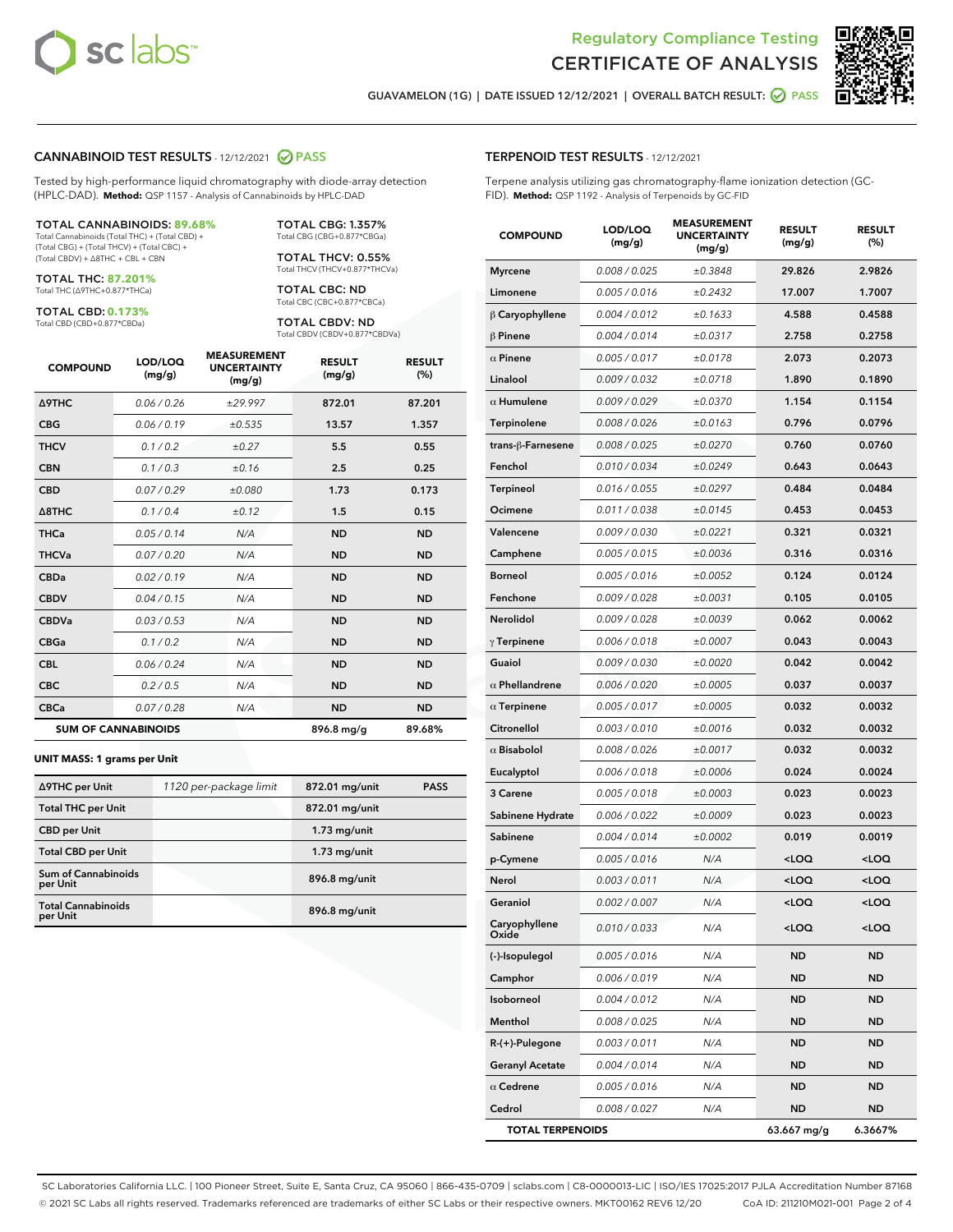



GUAVAMELON (1G) | DATE ISSUED 12/12/2021 | OVERALL BATCH RESULT: 2 PASS

#### CATEGORY 1 PESTICIDE TEST RESULTS - 12/12/2021 2 PASS

Pesticide and plant growth regulator analysis utilizing high-performance liquid chromatography-mass spectrometry (HPLC-MS) or gas chromatography-mass spectrometry (GC-MS). \*GC-MS utilized where indicated. **Method:** QSP 1212 - Analysis of Pesticides and Mycotoxins by LC-MS or QSP 1213 - Analysis of Pesticides by GC-MS

| <b>Aldicarb</b><br>0.03 / 0.08<br><b>ND</b><br>$\ge$ LOD<br>N/A<br><b>PASS</b><br>Carbofuran<br>0.02/0.05<br>$\ge$ LOD<br>N/A<br><b>ND</b><br><b>PASS</b><br>Chlordane*<br>0.03 / 0.08<br><b>ND</b><br>$>$ LOD<br>N/A<br><b>PASS</b><br>0.03/0.10<br><b>ND</b><br><b>PASS</b><br>Chlorfenapyr*<br>$\ge$ LOD<br>N/A<br>0.02 / 0.06<br>N/A<br><b>ND</b><br><b>PASS</b><br>Chlorpyrifos<br>$\ge$ LOD<br>0.02 / 0.07<br>N/A<br><b>ND</b><br><b>PASS</b><br>Coumaphos<br>$>$ LOD<br>Daminozide<br>0.02 / 0.07<br>$\ge$ LOD<br>N/A<br><b>ND</b><br><b>PASS</b><br><b>DDVP</b><br>0.03/0.09<br>$\ge$ LOD<br>N/A<br><b>ND</b><br><b>PASS</b><br>(Dichlorvos)<br>Dimethoate<br><b>ND</b><br><b>PASS</b><br>0.03 / 0.08<br>$>$ LOD<br>N/A<br>0.03/0.10<br>Ethoprop(hos)<br>$\ge$ LOD<br>N/A<br><b>ND</b><br><b>PASS</b><br>0.02 / 0.06<br>$\ge$ LOD<br>N/A<br><b>ND</b><br><b>PASS</b><br>Etofenprox<br>Fenoxycarb<br>0.03 / 0.08<br>$>$ LOD<br>N/A<br><b>ND</b><br><b>PASS</b><br>0.03 / 0.08<br><b>ND</b><br><b>PASS</b><br>Fipronil<br>$\ge$ LOD<br>N/A<br>Imazalil<br>0.02 / 0.06<br>$>$ LOD<br>N/A<br><b>ND</b><br><b>PASS</b><br>0.02 / 0.07<br>Methiocarb<br>N/A<br><b>ND</b><br>$>$ LOD<br><b>PASS</b><br>Methyl<br>0.03/0.10<br>$\ge$ LOD<br>N/A<br><b>ND</b><br><b>PASS</b><br>parathion<br>0.03/0.09<br>$\ge$ LOD<br>N/A<br><b>ND</b><br><b>PASS</b><br><b>Mevinphos</b><br>Paclobutrazol<br>0.02 / 0.05<br>$\ge$ LOD<br>N/A<br><b>ND</b><br><b>PASS</b><br>0.03/0.09<br>N/A<br>$\ge$ LOD<br><b>ND</b><br><b>PASS</b><br>Propoxur<br>0.03 / 0.08<br><b>ND</b><br><b>PASS</b><br>Spiroxamine<br>$\ge$ LOD<br>N/A<br><b>PASS</b><br>Thiacloprid<br>0.03/0.10<br>$\ge$ LOD<br>N/A<br><b>ND</b> | <b>COMPOUND</b> | LOD/LOQ<br>$(\mu g/g)$ | <b>ACTION</b><br>LIMIT<br>$(\mu g/g)$ | <b>MEASUREMENT</b><br><b>UNCERTAINTY</b><br>$(\mu g/g)$ | <b>RESULT</b><br>$(\mu g/g)$ | <b>RESULT</b> |
|----------------------------------------------------------------------------------------------------------------------------------------------------------------------------------------------------------------------------------------------------------------------------------------------------------------------------------------------------------------------------------------------------------------------------------------------------------------------------------------------------------------------------------------------------------------------------------------------------------------------------------------------------------------------------------------------------------------------------------------------------------------------------------------------------------------------------------------------------------------------------------------------------------------------------------------------------------------------------------------------------------------------------------------------------------------------------------------------------------------------------------------------------------------------------------------------------------------------------------------------------------------------------------------------------------------------------------------------------------------------------------------------------------------------------------------------------------------------------------------------------------------------------------------------------------------------------------------------------------------------------------------------------------------------------------------------|-----------------|------------------------|---------------------------------------|---------------------------------------------------------|------------------------------|---------------|
|                                                                                                                                                                                                                                                                                                                                                                                                                                                                                                                                                                                                                                                                                                                                                                                                                                                                                                                                                                                                                                                                                                                                                                                                                                                                                                                                                                                                                                                                                                                                                                                                                                                                                              |                 |                        |                                       |                                                         |                              |               |
|                                                                                                                                                                                                                                                                                                                                                                                                                                                                                                                                                                                                                                                                                                                                                                                                                                                                                                                                                                                                                                                                                                                                                                                                                                                                                                                                                                                                                                                                                                                                                                                                                                                                                              |                 |                        |                                       |                                                         |                              |               |
|                                                                                                                                                                                                                                                                                                                                                                                                                                                                                                                                                                                                                                                                                                                                                                                                                                                                                                                                                                                                                                                                                                                                                                                                                                                                                                                                                                                                                                                                                                                                                                                                                                                                                              |                 |                        |                                       |                                                         |                              |               |
|                                                                                                                                                                                                                                                                                                                                                                                                                                                                                                                                                                                                                                                                                                                                                                                                                                                                                                                                                                                                                                                                                                                                                                                                                                                                                                                                                                                                                                                                                                                                                                                                                                                                                              |                 |                        |                                       |                                                         |                              |               |
|                                                                                                                                                                                                                                                                                                                                                                                                                                                                                                                                                                                                                                                                                                                                                                                                                                                                                                                                                                                                                                                                                                                                                                                                                                                                                                                                                                                                                                                                                                                                                                                                                                                                                              |                 |                        |                                       |                                                         |                              |               |
|                                                                                                                                                                                                                                                                                                                                                                                                                                                                                                                                                                                                                                                                                                                                                                                                                                                                                                                                                                                                                                                                                                                                                                                                                                                                                                                                                                                                                                                                                                                                                                                                                                                                                              |                 |                        |                                       |                                                         |                              |               |
|                                                                                                                                                                                                                                                                                                                                                                                                                                                                                                                                                                                                                                                                                                                                                                                                                                                                                                                                                                                                                                                                                                                                                                                                                                                                                                                                                                                                                                                                                                                                                                                                                                                                                              |                 |                        |                                       |                                                         |                              |               |
|                                                                                                                                                                                                                                                                                                                                                                                                                                                                                                                                                                                                                                                                                                                                                                                                                                                                                                                                                                                                                                                                                                                                                                                                                                                                                                                                                                                                                                                                                                                                                                                                                                                                                              |                 |                        |                                       |                                                         |                              |               |
|                                                                                                                                                                                                                                                                                                                                                                                                                                                                                                                                                                                                                                                                                                                                                                                                                                                                                                                                                                                                                                                                                                                                                                                                                                                                                                                                                                                                                                                                                                                                                                                                                                                                                              |                 |                        |                                       |                                                         |                              |               |
|                                                                                                                                                                                                                                                                                                                                                                                                                                                                                                                                                                                                                                                                                                                                                                                                                                                                                                                                                                                                                                                                                                                                                                                                                                                                                                                                                                                                                                                                                                                                                                                                                                                                                              |                 |                        |                                       |                                                         |                              |               |
|                                                                                                                                                                                                                                                                                                                                                                                                                                                                                                                                                                                                                                                                                                                                                                                                                                                                                                                                                                                                                                                                                                                                                                                                                                                                                                                                                                                                                                                                                                                                                                                                                                                                                              |                 |                        |                                       |                                                         |                              |               |
|                                                                                                                                                                                                                                                                                                                                                                                                                                                                                                                                                                                                                                                                                                                                                                                                                                                                                                                                                                                                                                                                                                                                                                                                                                                                                                                                                                                                                                                                                                                                                                                                                                                                                              |                 |                        |                                       |                                                         |                              |               |
|                                                                                                                                                                                                                                                                                                                                                                                                                                                                                                                                                                                                                                                                                                                                                                                                                                                                                                                                                                                                                                                                                                                                                                                                                                                                                                                                                                                                                                                                                                                                                                                                                                                                                              |                 |                        |                                       |                                                         |                              |               |
|                                                                                                                                                                                                                                                                                                                                                                                                                                                                                                                                                                                                                                                                                                                                                                                                                                                                                                                                                                                                                                                                                                                                                                                                                                                                                                                                                                                                                                                                                                                                                                                                                                                                                              |                 |                        |                                       |                                                         |                              |               |
|                                                                                                                                                                                                                                                                                                                                                                                                                                                                                                                                                                                                                                                                                                                                                                                                                                                                                                                                                                                                                                                                                                                                                                                                                                                                                                                                                                                                                                                                                                                                                                                                                                                                                              |                 |                        |                                       |                                                         |                              |               |
|                                                                                                                                                                                                                                                                                                                                                                                                                                                                                                                                                                                                                                                                                                                                                                                                                                                                                                                                                                                                                                                                                                                                                                                                                                                                                                                                                                                                                                                                                                                                                                                                                                                                                              |                 |                        |                                       |                                                         |                              |               |
|                                                                                                                                                                                                                                                                                                                                                                                                                                                                                                                                                                                                                                                                                                                                                                                                                                                                                                                                                                                                                                                                                                                                                                                                                                                                                                                                                                                                                                                                                                                                                                                                                                                                                              |                 |                        |                                       |                                                         |                              |               |
|                                                                                                                                                                                                                                                                                                                                                                                                                                                                                                                                                                                                                                                                                                                                                                                                                                                                                                                                                                                                                                                                                                                                                                                                                                                                                                                                                                                                                                                                                                                                                                                                                                                                                              |                 |                        |                                       |                                                         |                              |               |
|                                                                                                                                                                                                                                                                                                                                                                                                                                                                                                                                                                                                                                                                                                                                                                                                                                                                                                                                                                                                                                                                                                                                                                                                                                                                                                                                                                                                                                                                                                                                                                                                                                                                                              |                 |                        |                                       |                                                         |                              |               |
|                                                                                                                                                                                                                                                                                                                                                                                                                                                                                                                                                                                                                                                                                                                                                                                                                                                                                                                                                                                                                                                                                                                                                                                                                                                                                                                                                                                                                                                                                                                                                                                                                                                                                              |                 |                        |                                       |                                                         |                              |               |
|                                                                                                                                                                                                                                                                                                                                                                                                                                                                                                                                                                                                                                                                                                                                                                                                                                                                                                                                                                                                                                                                                                                                                                                                                                                                                                                                                                                                                                                                                                                                                                                                                                                                                              |                 |                        |                                       |                                                         |                              |               |

#### CATEGORY 2 PESTICIDE TEST RESULTS - 12/12/2021 @ PASS

| <b>COMPOUND</b>          | LOD/LOO<br>$(\mu g/g)$ | <b>ACTION</b><br>LIMIT<br>$(\mu g/g)$ | <b>MEASUREMENT</b><br><b>UNCERTAINTY</b><br>$(\mu g/g)$ | <b>RESULT</b><br>$(\mu g/g)$ | <b>RESULT</b> |  |
|--------------------------|------------------------|---------------------------------------|---------------------------------------------------------|------------------------------|---------------|--|
| Abamectin                | 0.03/0.10              | 0.1                                   | N/A                                                     | <b>ND</b>                    | <b>PASS</b>   |  |
| Acephate                 | 0.02/0.07              | 0.1                                   | N/A                                                     | <b>ND</b>                    | <b>PASS</b>   |  |
| Acequinocyl              | 0.02/0.07              | 0.1                                   | N/A                                                     | <b>ND</b>                    | <b>PASS</b>   |  |
| Acetamiprid              | 0.02/0.05              | 0.1                                   | N/A                                                     | <b>ND</b>                    | <b>PASS</b>   |  |
| Azoxystrobin             | 0.02/0.07              | 0.1                                   | N/A                                                     | <b>ND</b>                    | <b>PASS</b>   |  |
| <b>Bifenazate</b>        | 0.01 / 0.04            | 0.1                                   | N/A                                                     | <b>ND</b>                    | <b>PASS</b>   |  |
| <b>Bifenthrin</b>        | 0.02/0.05              | 3                                     | N/A                                                     | <b>ND</b>                    | <b>PASS</b>   |  |
| <b>Boscalid</b>          | 0.03/0.09              | 0.1                                   | N/A                                                     | <b>ND</b>                    | <b>PASS</b>   |  |
| Captan                   | 0.19/0.57              | 0.7                                   | N/A                                                     | <b>ND</b>                    | <b>PASS</b>   |  |
| Carbaryl                 | 0.02/0.06              | 0.5                                   | N/A                                                     | <b>ND</b>                    | <b>PASS</b>   |  |
| Chlorantranilip-<br>role | 0.04/0.12              | 10                                    | N/A                                                     | <b>ND</b>                    | <b>PASS</b>   |  |
| Clofentezine             | 0.03/0.09              | 0.1                                   | N/A                                                     | <b>ND</b>                    | <b>PASS</b>   |  |

#### CATEGORY 2 PESTICIDE TEST RESULTS - 12/12/2021 continued

| <b>COMPOUND</b>               | LOD/LOQ<br>(µg/g) | <b>ACTION</b><br><b>LIMIT</b><br>$(\mu g/g)$ | <b>MEASUREMENT</b><br><b>UNCERTAINTY</b><br>$(\mu g/g)$ | <b>RESULT</b><br>(µg/g) | <b>RESULT</b> |
|-------------------------------|-------------------|----------------------------------------------|---------------------------------------------------------|-------------------------|---------------|
| Cyfluthrin                    | 0.12 / 0.38       | $\overline{c}$                               | N/A                                                     | ND                      | <b>PASS</b>   |
| Cypermethrin                  | 0.11 / 0.32       | $\mathcal{I}$                                | N/A                                                     | ND                      | <b>PASS</b>   |
| <b>Diazinon</b>               | 0.02 / 0.05       | 0.1                                          | N/A                                                     | <b>ND</b>               | <b>PASS</b>   |
| Dimethomorph                  | 0.03 / 0.09       | 2                                            | N/A                                                     | ND                      | <b>PASS</b>   |
| Etoxazole                     | 0.02 / 0.06       | 0.1                                          | N/A                                                     | ND                      | <b>PASS</b>   |
| Fenhexamid                    | 0.03 / 0.09       | 0.1                                          | N/A                                                     | ND                      | <b>PASS</b>   |
| Fenpyroximate                 | 0.02 / 0.06       | 0.1                                          | N/A                                                     | <b>ND</b>               | <b>PASS</b>   |
| Flonicamid                    | 0.03 / 0.10       | 0.1                                          | N/A                                                     | ND                      | <b>PASS</b>   |
| Fludioxonil                   | 0.03 / 0.10       | 0.1                                          | N/A                                                     | ND                      | <b>PASS</b>   |
| Hexythiazox                   | 0.02 / 0.07       | 0.1                                          | N/A                                                     | ND                      | <b>PASS</b>   |
| Imidacloprid                  | 0.04 / 0.11       | 5                                            | N/A                                                     | ND                      | <b>PASS</b>   |
| Kresoxim-methyl               | 0.02 / 0.07       | 0.1                                          | N/A                                                     | ND                      | <b>PASS</b>   |
| Malathion                     | 0.03 / 0.09       | 0.5                                          | N/A                                                     | ND                      | <b>PASS</b>   |
| Metalaxyl                     | 0.02 / 0.07       | $\overline{c}$                               | N/A                                                     | ND                      | <b>PASS</b>   |
| Methomyl                      | 0.03 / 0.10       | $\mathbf{1}$                                 | N/A                                                     | ND                      | <b>PASS</b>   |
| Myclobutanil                  | 0.03 / 0.09       | 0.1                                          | N/A                                                     | <b>ND</b>               | <b>PASS</b>   |
| Naled                         | 0.02 / 0.07       | 0.1                                          | N/A                                                     | ND                      | <b>PASS</b>   |
| Oxamyl                        | 0.04 / 0.11       | 0.5                                          | N/A                                                     | ND                      | PASS          |
| Pentachloronitro-<br>benzene* | 0.03 / 0.09       | 0.1                                          | N/A                                                     | ND                      | <b>PASS</b>   |
| Permethrin                    | 0.04 / 0.12       | 0.5                                          | N/A                                                     | ND                      | <b>PASS</b>   |
| Phosmet                       | 0.03 / 0.10       | 0.1                                          | N/A                                                     | ND                      | <b>PASS</b>   |
| Piperonylbu-<br>toxide        | 0.02 / 0.07       | 3                                            | N/A                                                     | <b>ND</b>               | <b>PASS</b>   |
| Prallethrin                   | 0.03 / 0.08       | 0.1                                          | N/A                                                     | ND                      | <b>PASS</b>   |
| Propiconazole                 | 0.02 / 0.07       | 0.1                                          | N/A                                                     | <b>ND</b>               | <b>PASS</b>   |
| Pyrethrins                    | 0.04 / 0.12       | 0.5                                          | N/A                                                     | ND                      | <b>PASS</b>   |
| Pyridaben                     | 0.02 / 0.07       | 0.1                                          | N/A                                                     | <b>ND</b>               | <b>PASS</b>   |
| Spinetoram                    | 0.02 / 0.07       | 0.1                                          | N/A                                                     | ND                      | <b>PASS</b>   |
| Spinosad                      | 0.02 / 0.07       | 0.1                                          | N/A                                                     | ND                      | <b>PASS</b>   |
| Spiromesifen                  | 0.02 / 0.05       | 0.1                                          | N/A                                                     | <b>ND</b>               | <b>PASS</b>   |
| Spirotetramat                 | 0.02 / 0.06       | 0.1                                          | N/A                                                     | ND                      | <b>PASS</b>   |
| Tebuconazole                  | 0.02 / 0.07       | 0.1                                          | N/A                                                     | ND                      | <b>PASS</b>   |
| Thiamethoxam                  | 0.03 / 0.10       | 5                                            | N/A                                                     | <b>ND</b>               | <b>PASS</b>   |
| Trifloxystrobin               | 0.03 / 0.08       | 0.1                                          | N/A                                                     | <b>ND</b>               | <b>PASS</b>   |

SC Laboratories California LLC. | 100 Pioneer Street, Suite E, Santa Cruz, CA 95060 | 866-435-0709 | sclabs.com | C8-0000013-LIC | ISO/IES 17025:2017 PJLA Accreditation Number 87168 © 2021 SC Labs all rights reserved. Trademarks referenced are trademarks of either SC Labs or their respective owners. MKT00162 REV6 12/20 CoA ID: 211210M021-001 Page 3 of 4